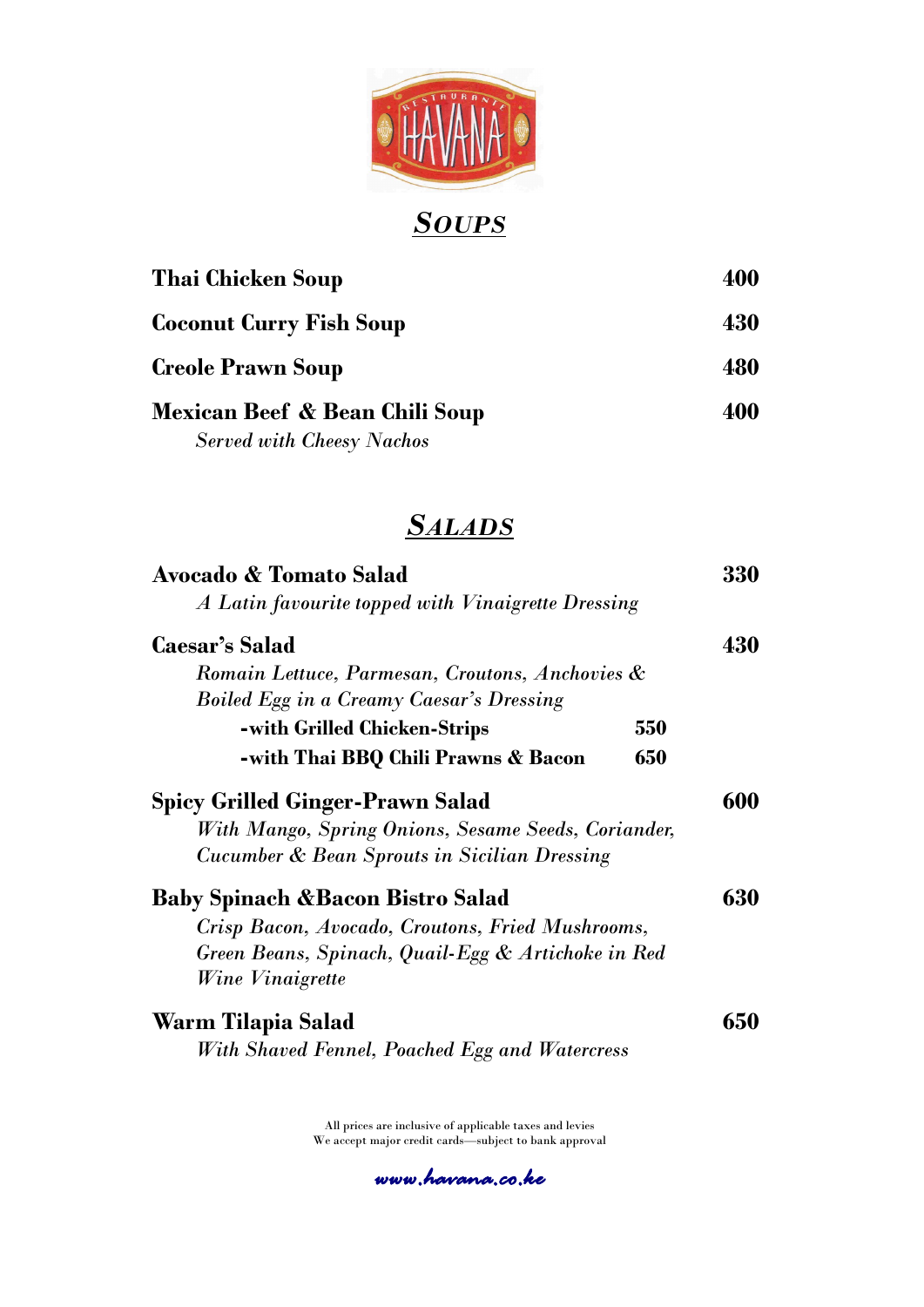

*COLD STARTERS*

| <b>Avocado Prawn Cocktail</b><br>Prawns served on a fan of Avocado<br>with a classic Cocktail Sauce                                                 | 530 |
|-----------------------------------------------------------------------------------------------------------------------------------------------------|-----|
| <b>Spicy Marinated Crab Salad</b><br>With Rocket, dressed in light Sunflower Oil                                                                    | 600 |
| <b>Bresaola with Rocket</b><br>Cured Beef, accompanied by Olives and Artichoke,<br>marinated in Olive Oil                                           | 640 |
| <b>Pasta Caprese Salad</b><br><b>Fusili with Baby Mozzarella, Basil &amp; Sun-Dried Tomatoes,</b><br>dressed in Olive Oil                           | 480 |
| <b>HOT STARTERS</b>                                                                                                                                 |     |
| <b>Quesadilla with Cheese</b><br>Tortilla Bread filled with Cheese, Spring Onions & Roast<br>Peppers, with a choice of Chicken, Bacon or Vegetables | 450 |
| <b>Seared Tuna Steak</b><br>With Red Onions & Kiwi-Avocado-Salsa                                                                                    | 550 |

| <b>Spicy Sautéed Calamari</b><br>With Garlic, in Chili-Olive Oil, Rum flamed                    | 500 |
|-------------------------------------------------------------------------------------------------|-----|
| Crisp Fried Spinach & Ricotta Ravioli<br>With Sage-Butter-Dip                                   | 400 |
| <b>Parma-Ham-Wrapped Goat Cheese</b><br>Over Balsamic-Sautéed Mushrooms and wilted Spinach      | 630 |
| <b>Grilled Calamari on Potato Salad</b><br>With Bacon and roast Peppers in Balsamic Vinaigrette | 740 |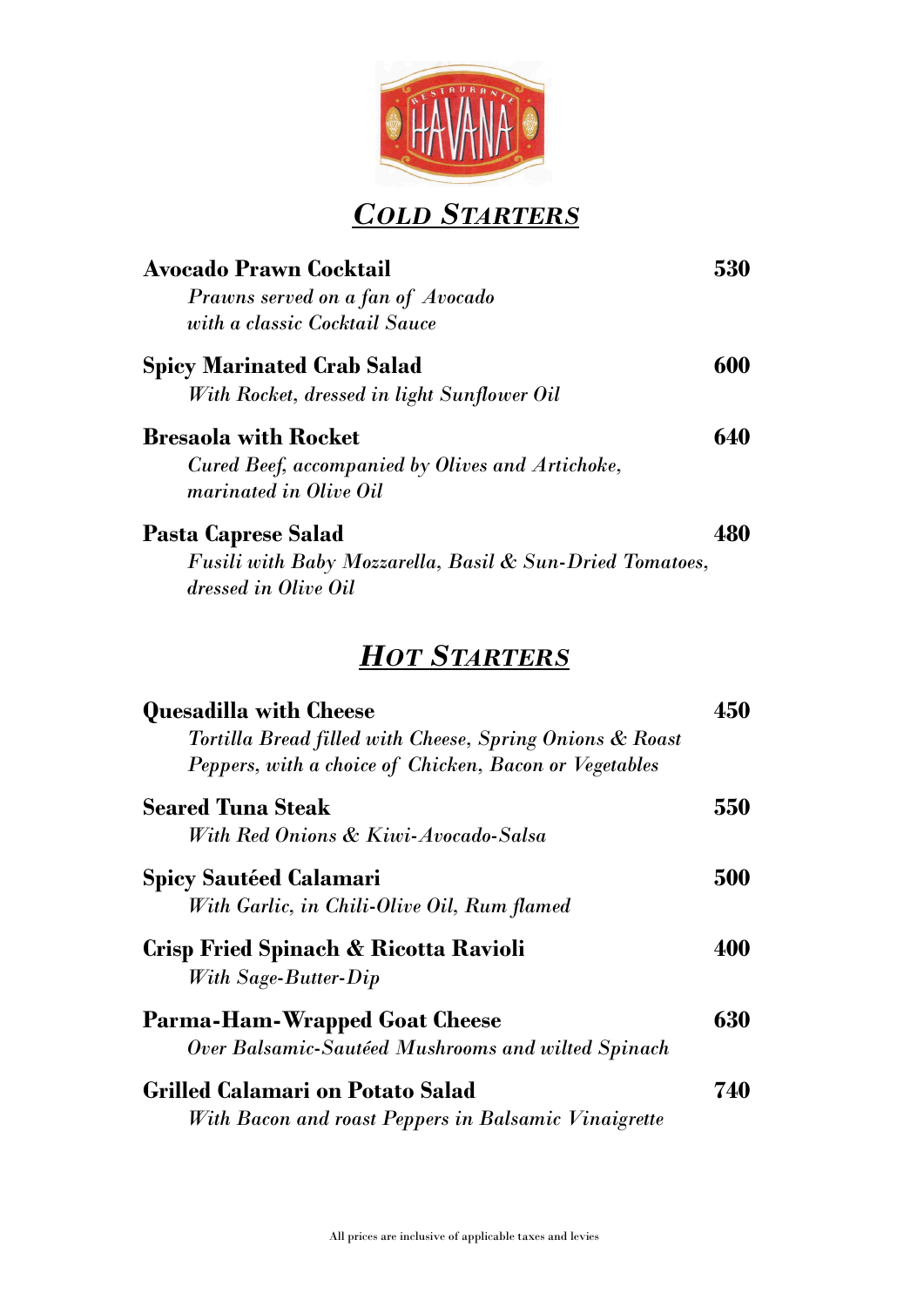

#### *FISH & SEAFOOD*

| <b>Red Snapper Vera Cruz</b>                             | 800  |
|----------------------------------------------------------|------|
| Fillet of red snapper coated in a rich spicy sauce of    |      |
| Garlic, Olives, Capers and fresh Chillies.               |      |
| <b>Spicy Prawns in Coriander</b>                         | 960  |
| Sautéed Prawns in Olive Oil & Garlic, smothered          |      |
| in a delightful Sauce of Sour Cream with Coriander       |      |
| <b>Grilled Jumbo Prawns</b>                              | 1100 |
| With Lime, Avocado & Chili, on or off the Shell          |      |
| <b>Grilled Tilapia in a Wine–Mustard Sauce</b>           | 790  |
| Perfectly Grilled Fillet of Tilapia, Served in a tangy   |      |
| <b>Tarragon-Wine-Mustard Sauce</b>                       |      |
| <b>House-Smoked Snapper or Tilapia Fillet</b>            | 850  |
| With Potato-Crab-Crush and basted with an                |      |
| Orange-Beurre-Blanc Butter-Sauce                         |      |
| <b>Baked Whole Fish with Tamarind &amp; Chili Sauce</b>  | 830  |
| Alternatively served with either Coconut Sauce or Lemon- |      |
| <b>Caper-Parsley Sauce</b>                               |      |

#### *ACCOMPANIMENTS*

*Main dishes are served with a choice of either:*

- *Fresh garden vegetables (sautéed)*
- *Herb salad or*
- *Buttered Leafy Spinach*

*And of a choice of either:*

- *Tostones; slices of fried green bananas*
- *Garlic and Spring Onion creamed mashed potatoes*
- *Steamed white rice*
- *Belgian Fries*
- *Jamaican Rice; Coconut Rice over Beans*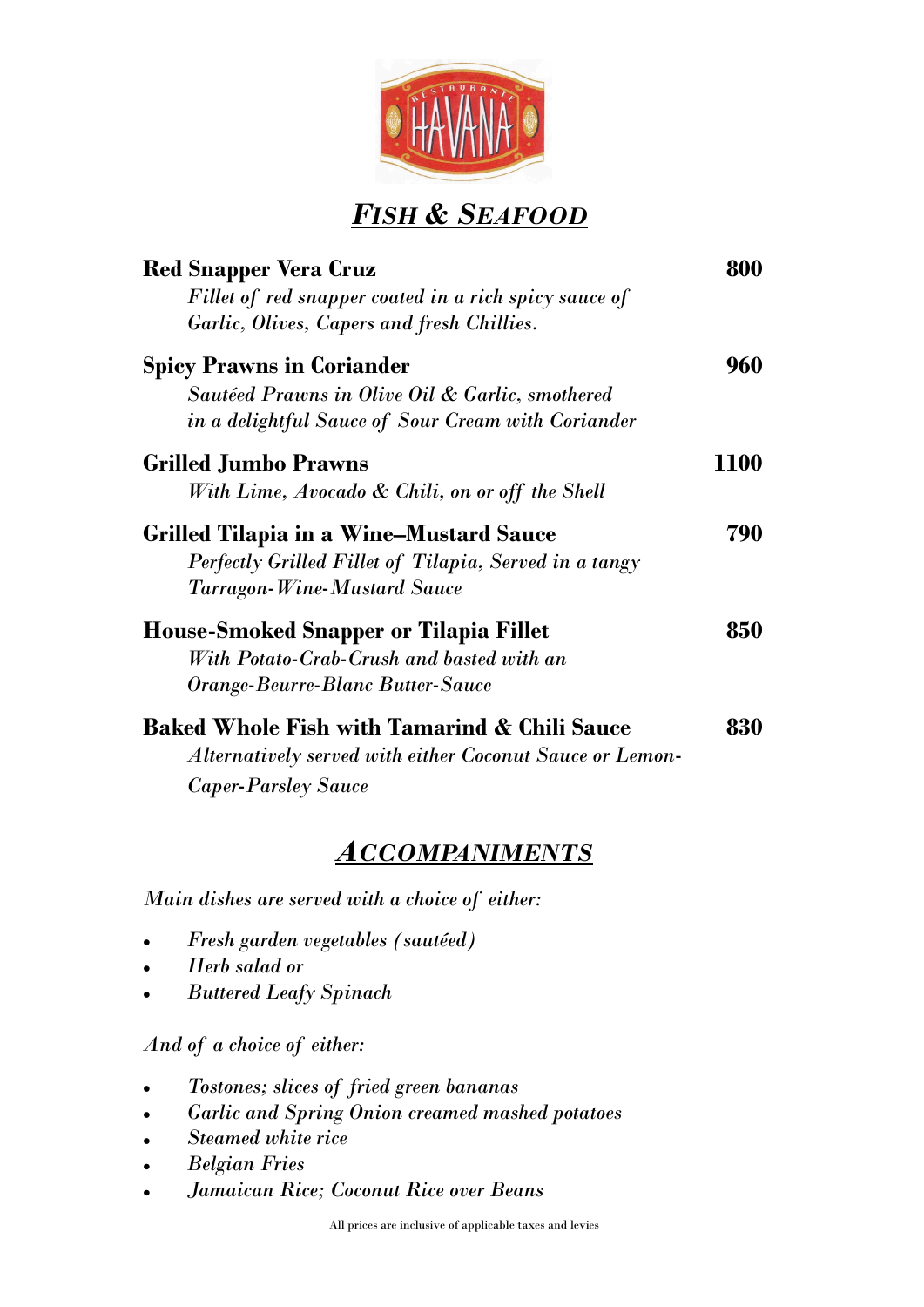

# *MEATS*

| <b>Stuffed Butterfly Beef Steak</b><br>Grilled beef fillet stuffed with cheddar cheese and<br>topped with spicy blue cheese sauce.               | 780 |
|--------------------------------------------------------------------------------------------------------------------------------------------------|-----|
| <b>Grilled Sirloin Steak</b><br><b>Served with a Sauce of Your Choice</b>                                                                        | 800 |
| <b>Bacon-Wrapped Beef Steak - Mustard-Marinated</b><br>With an Egg Eye, served with a Sauce of Your Choice                                       | 810 |
| <b>Pan-Fried Beef Fillet</b><br><b>Topped with Caramelized Onions</b>                                                                            | 800 |
| Seared Medallion of Beef with a Spicy Crab Cream<br><i>Accompanied by Roasted Tomatoes and Rocket</i>                                            | 850 |
| <b>Grilled Pork Chops</b><br><b>Grilled marinated Pork Chops Glazed with</b><br>sweet Tomato-Relish, served with<br>sautéed sweet & sour Peppers | 800 |
| <b>Baby Pork Ribs</b><br>Perfectly cooked Ribs of Pork topped with our<br>homemade special Barbeque Sauce                                        | 780 |
| <b>Baked Pork Escalope</b><br>Stuffed with Mozzarella, Ham & Sage, served with<br><b>Chutney &amp; Roasted Tomatoes</b>                          | 850 |
| <b>Creamy Beef Stroganoff</b><br>With Mushrooms, Green Peppers, Spring Onion and a<br><b>Hint of Chillies</b>                                    | 800 |
| Sauces of Choice: Mustard, Bordelaise, Creamy Pepper, Béarnaise,                                                                                 |     |

*Gorgonzola Cream or Mushroom–Mustard Sauce*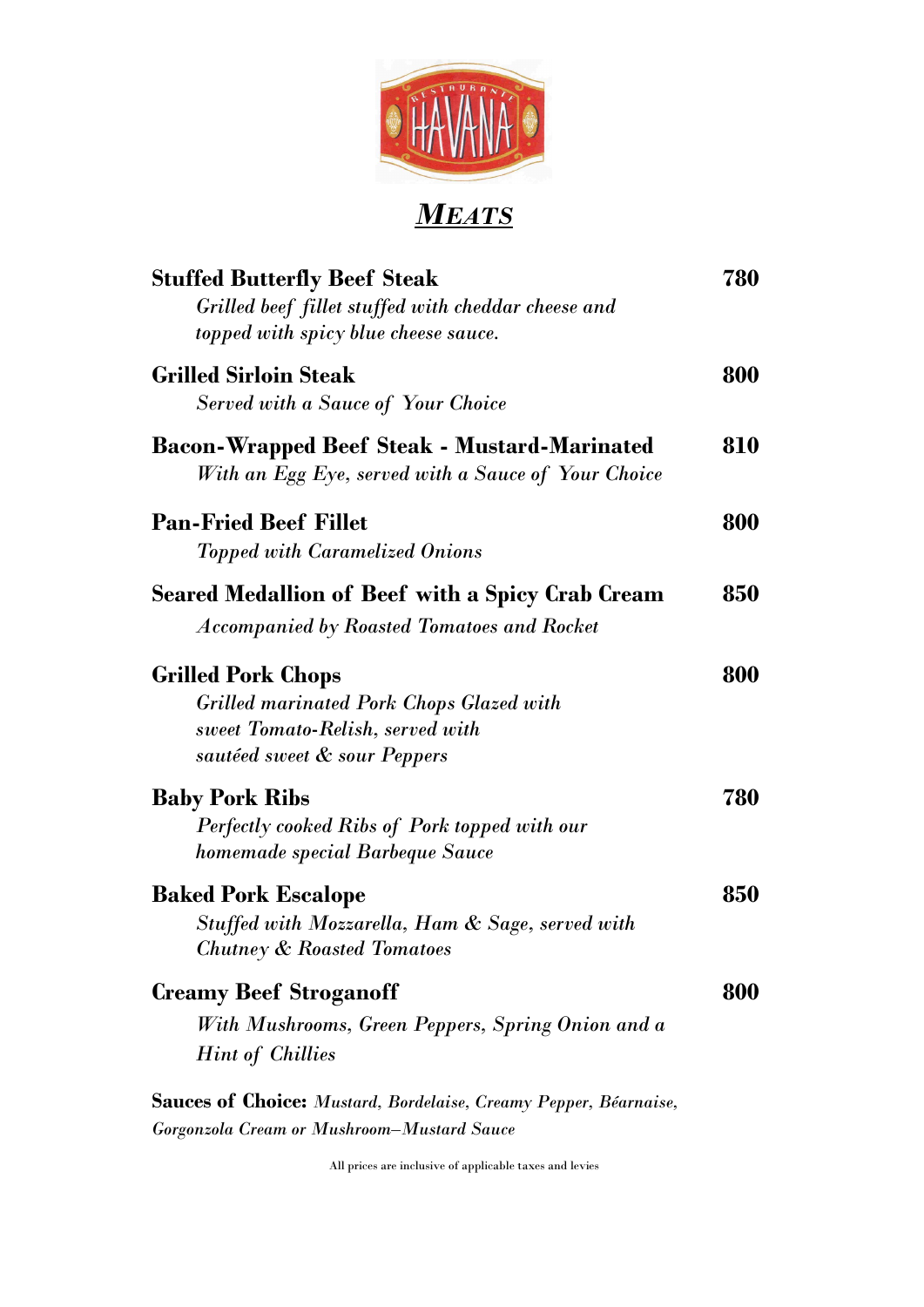

### *CHICKEN*

| <b>Chicken Cordon Bleu</b>                           | 800 |
|------------------------------------------------------|-----|
| Chicken breast stuffed with Cheese and Bacon, served |     |
| in a rich gravy. A house favourite!                  |     |
| <b>Celebration Chicken</b>                           | 780 |
| Fried Chicken pieces with Mushrooms, Cream &         |     |
| Dill sauce. Brandy flamed.                           |     |
| <b>Grilled Marinated Chicken Breast</b>              | 800 |
| Served with a Sauce of your choice: Herb sauce,      |     |
| Mexican Coconut-Curry Sauce, Tarragon-Mushroom-      |     |
| <b>Mustard Sauce, Creamy Lemon-Garlic Sauce.</b>     |     |
| <b>Ham &amp; Ricotta Stuffed Chicken Breast</b>      | 850 |
| Served in a Creamy Lemon Sauce,                      |     |
| accompanied by a Green Salad                         |     |

# *TEX-MEX-CORNER*

| <b>Beef Fajitas</b>                                                | 720 |
|--------------------------------------------------------------------|-----|
| Chicken Fajitas                                                    | 760 |
| <b>Beef &amp; Chicken Fajitas</b>                                  | 760 |
| <b>Vegetable Fajitas</b>                                           | 500 |
| <b>Fajitas are served with Homemade Tortilla Wraps, Guacamole,</b> |     |
| Refried Beans, Cheese, Hot Salsa and Fresh Sour Cream.             |     |
| <b>Chicken Tostadas</b>                                            | 680 |
| Crisp-Fried Tortilla Bread, Topped with Spicy Stir-Fried           |     |
| Chicken Strips, Guacamole, Refried Beans, Cheese & Hot Salsa       |     |
| <b>Mexican Tortilla Parcels</b>                                    | 600 |
| Tortillas stuffed with spicy tomato cubes, corns, cheese           |     |
| and mushrooms. Served with a crispy salad and sour cream           |     |
| Ropa Vieja                                                         | 80A |
| <b>Shredded Slow-Cooked Flank Steak in a Rich Sauce of</b>         |     |
| <b>Mixed Peppers, Tomato and Coriander</b>                         |     |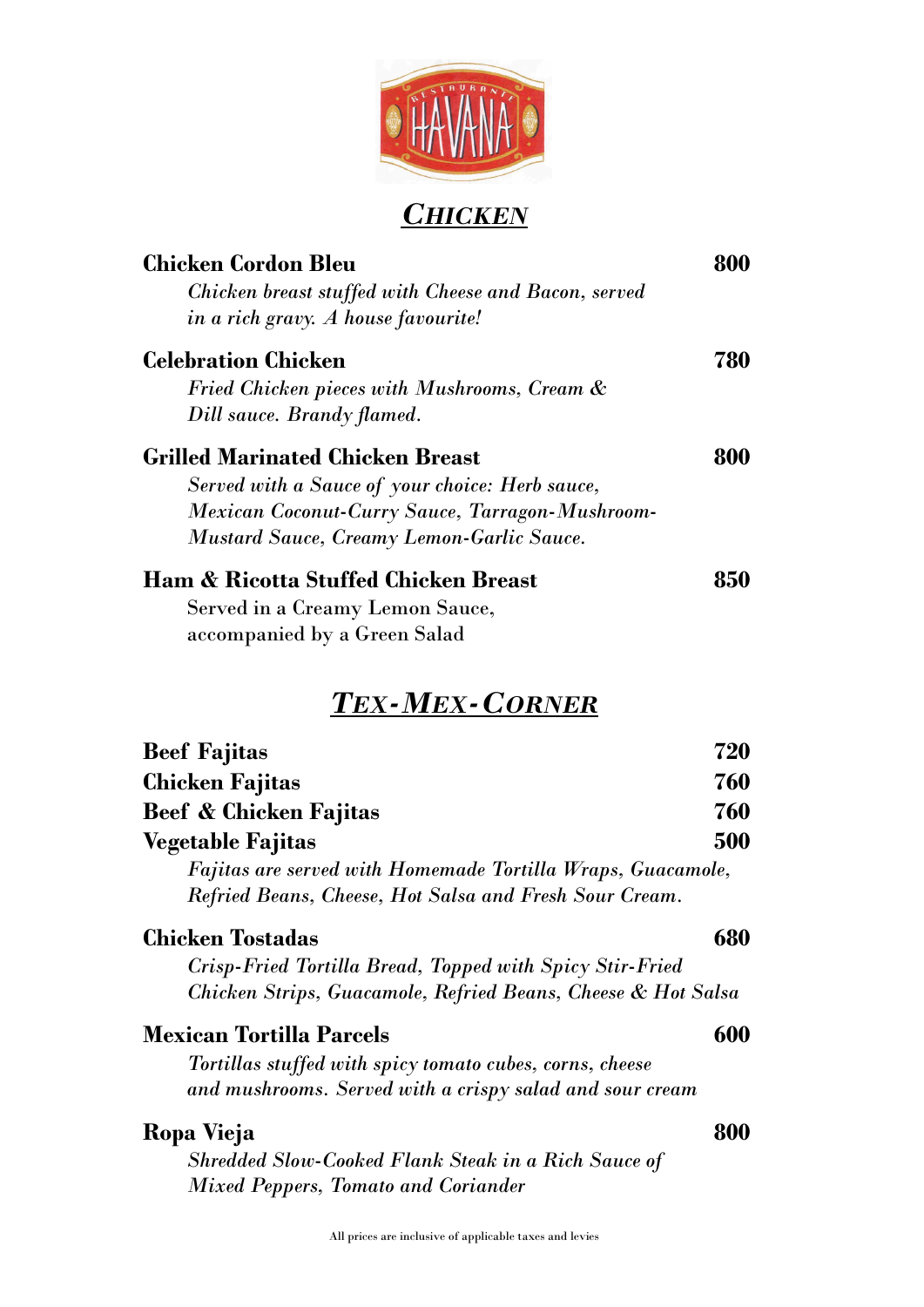

# *PASTA*

| Pasta with pan-fried Chicken Strips, Bacon, Basil and<br><b>Cheese Sauce</b> | 680 |
|------------------------------------------------------------------------------|-----|
|                                                                              |     |
|                                                                              |     |
| Spinach & Ricotta Ravioli                                                    |     |
| Home-Made Stuffed Pasta with a Sage-Butter Sauce                             |     |
| <b>Braised Fish Steak over Home-Made Ricotta-Gnocchi</b>                     | 800 |
| With sautéed Mushrooms, Roasted Butter-Nut-Puree,                            |     |
| crisp Capsicum and Spring Onion                                              |     |
| <b>Pan-Fried Beef- &amp; Pork-Rolls Saltimbocca</b>                          | 830 |
| Glazed in a Red Wine-Garlic Sauce over Spinach-                              |     |
| Tagliatelle                                                                  |     |
| <b>Grilled Mixed Seafood Pasta</b>                                           | 980 |
| With Kalamata-Olives, Grilled Pepper, Onion, Basil &                         |     |
| <b>Feta Cheese</b>                                                           |     |
| (Wine-,Olive Oil-, & Garlic-Marinated Jumbo Prawns,                          |     |
| Calamari, Fish Chunks & Crab)                                                |     |
| *************                                                                |     |

*All Pasta Dishes are served with bread and Rocket Salad with Parmesan, in Olive Oil & Lemon*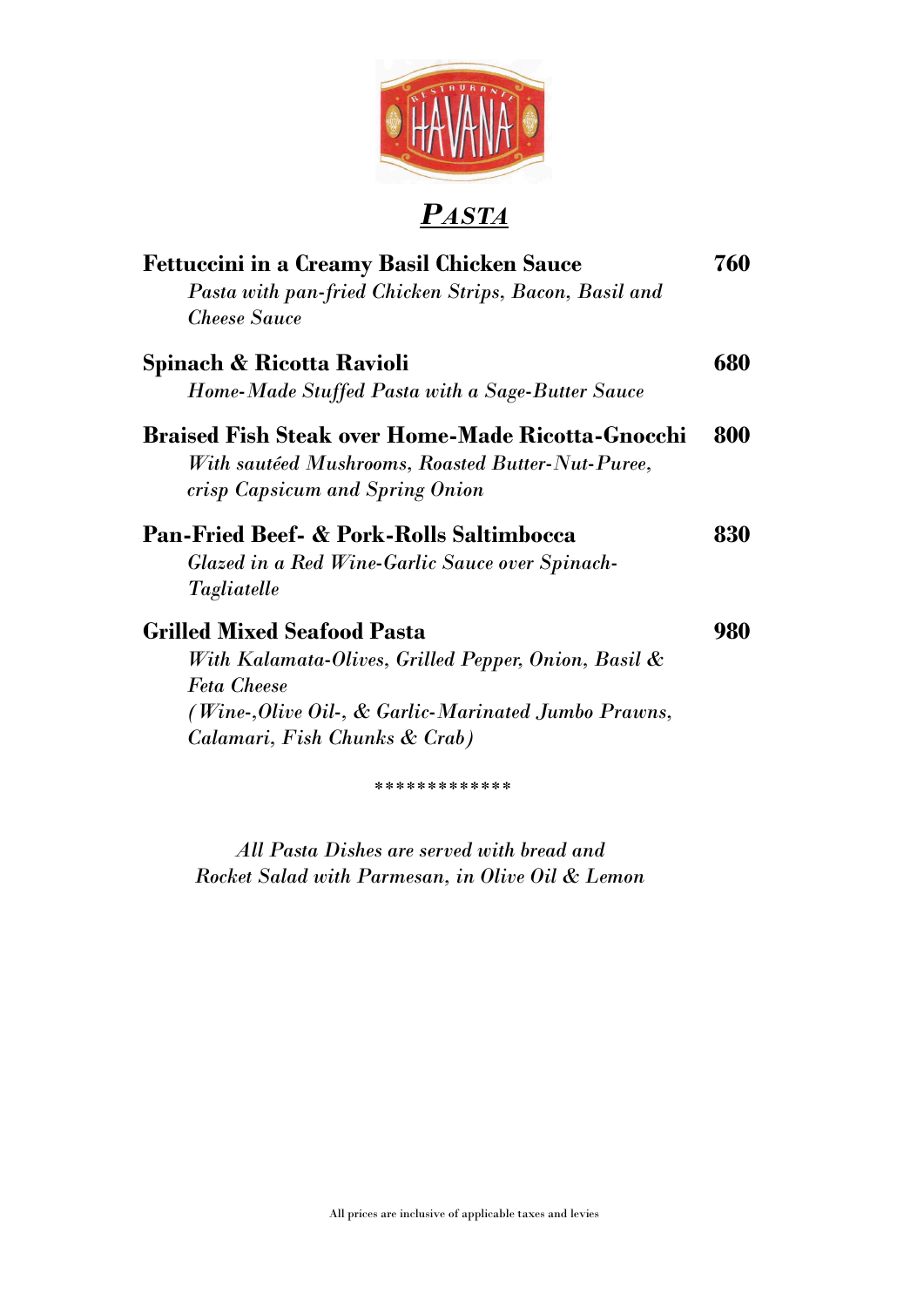

### *DESSERTS*

| <b>Dessert Of The Day</b><br>Ask your waiter for today's Special                                         | 450        |
|----------------------------------------------------------------------------------------------------------|------------|
| <b>Assorted Ice Creams</b><br>Ask your waiter for today's Choices                                        | 330        |
| <b>Crepe Suzette</b><br>Pancake filled with vanilla ice cream, topped with<br><b>Orange-Butter Sauce</b> | 350        |
| <b>Selection of Farmhouse Cheese</b><br><b>Served with Cheese Crackers and Organic Honey</b>             | 600        |
| **************************************                                                                   |            |
| <b>Freshly Brewed Kenya Coffee</b>                                                                       | <b>100</b> |
| <b>Espresso</b>                                                                                          | <b>120</b> |
| Cappuccino                                                                                               | <b>170</b> |
| Carajillo<br>Short black coffee with liberal dash of Brandy.                                             | 280        |
| <b>Irish Coffee</b><br>Kenya Coffee, finest Irish Whiskey topped<br>with whipped cream.                  | 440        |

All prices are inclusive of applicable taxes and levies



*www.havana.co.ke*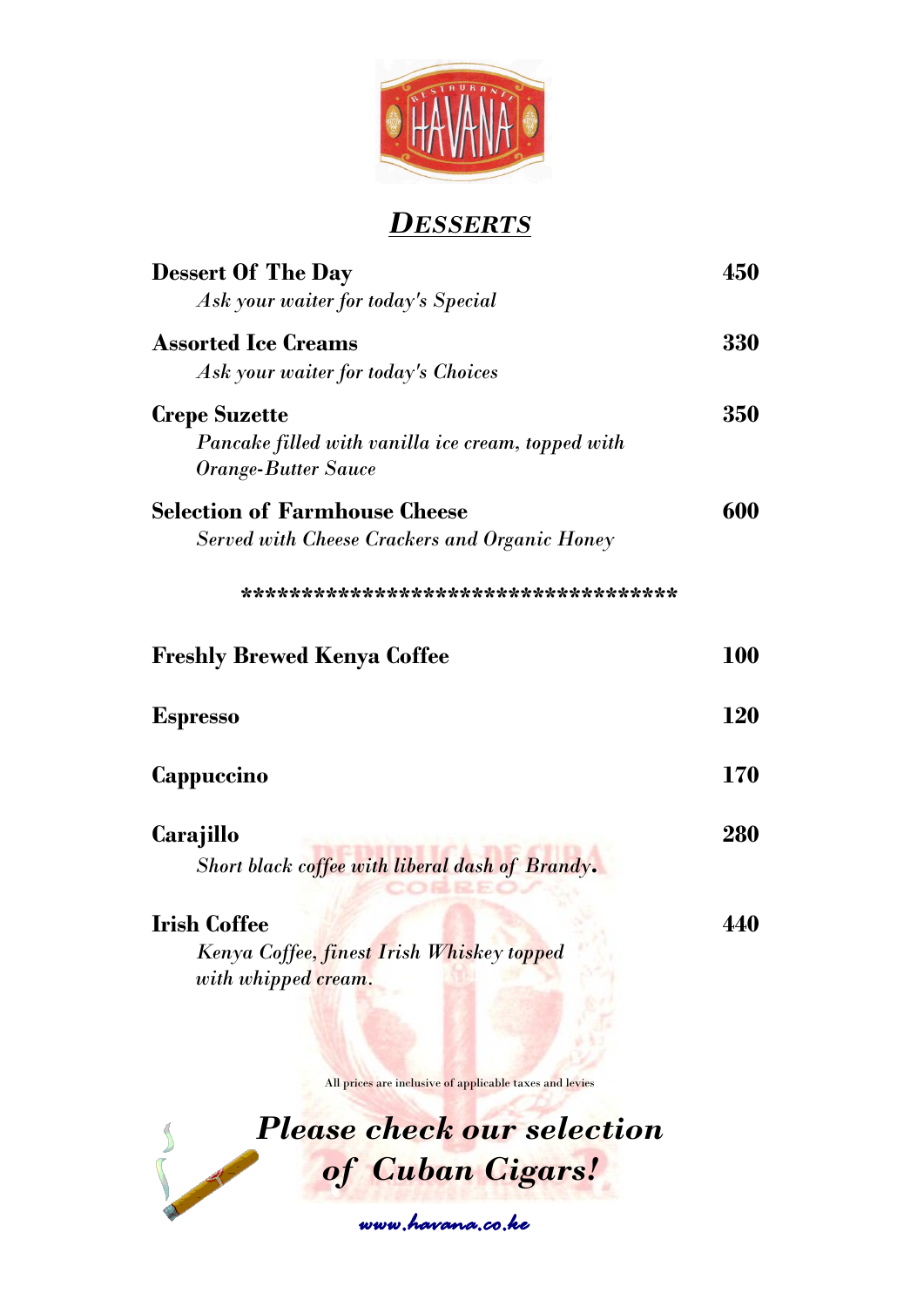

# *WHITE WINE*

**By the bottle:**

| <b>Drostday Hof Chardonny-South Africa</b> | 1,800 |
|--------------------------------------------|-------|
| <b>Nederburg Chardonny</b> - South Africa  | 2,200 |
| <b>Frontera Chardonnay - Chile</b>         | 1,500 |

**By the glass:**

| Carlo rossi - California | 250 |
|--------------------------|-----|
|                          |     |

# *RED WINE*

**By the bottle:**

| <b>Cabernet Sauvignon Del Diablo - Chile</b>     | 1,800 |
|--------------------------------------------------|-------|
| <b>Nederburg Pinotage -sSouth Africa</b>         | 2,200 |
| <b>Frontera Cabernet Sauvignon - Chile</b>       | 1,500 |
| <b>Blue nun-cabernet Sauvignon– South Africa</b> | 1,500 |
|                                                  |       |

**By the glass:**

| Carlo rossi - california | 250 |
|--------------------------|-----|
|                          |     |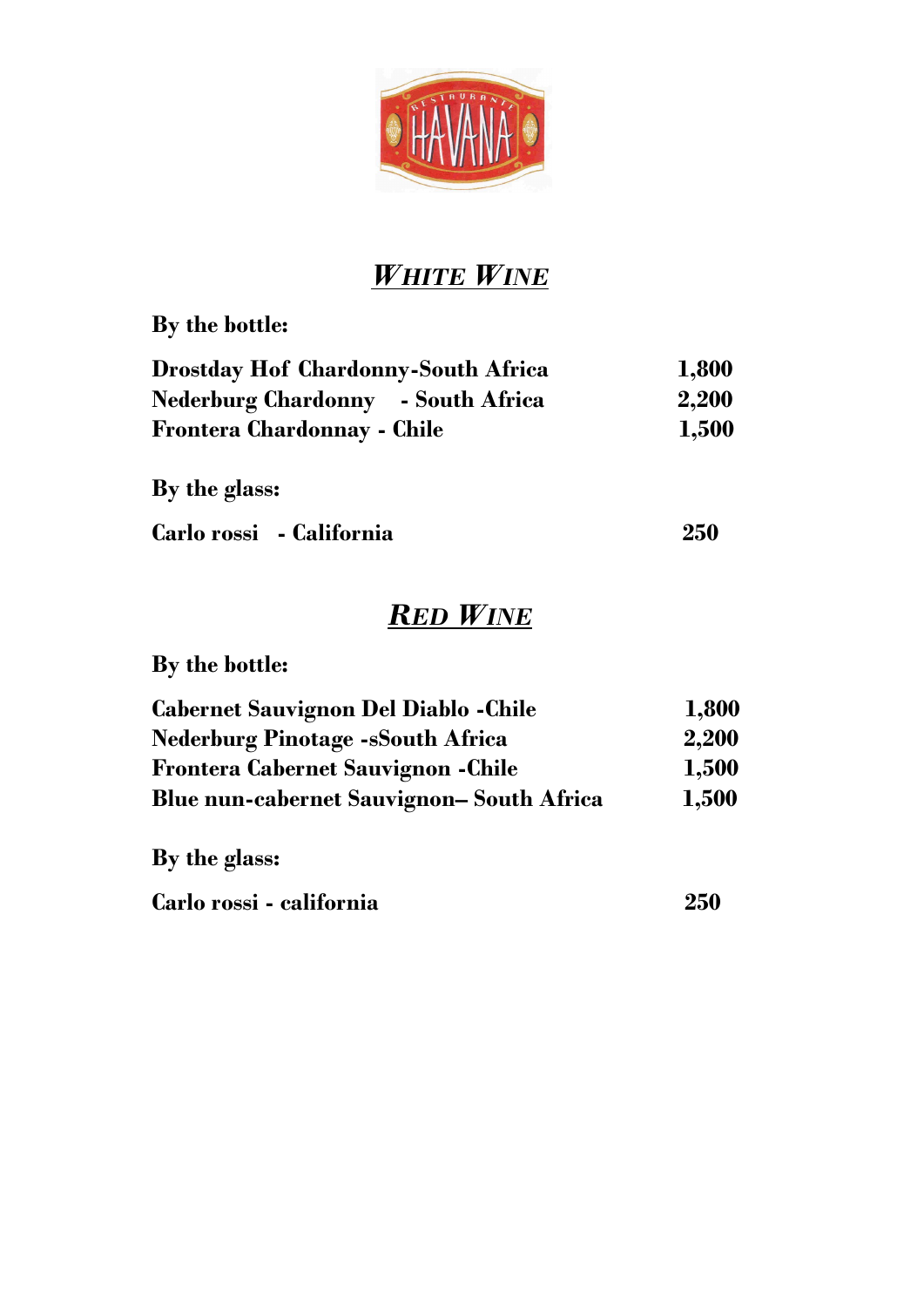

#### *WHISKIES*

| 250        |
|------------|
| 400        |
| 350        |
| <b>200</b> |
| 250        |
| 220        |
| 250        |
| 250        |
| 400        |
| 550        |
| 250        |
|            |

### *VODKAS*

| <b>Smirnoff - Red Label</b>   | 150 |
|-------------------------------|-----|
| <b>Nordic Ice</b>             | 200 |
| Absolut                       | 300 |
| <b>Smirnoff Ice Red/Black</b> | 200 |

### *GINS*

| Gilbey's Gin           | 150 |
|------------------------|-----|
| Gordon's Gin           | 200 |
| <b>Bombay Sapphire</b> | 250 |

### *RUMS*

| <b>Kenya Cane</b>  | 120 |
|--------------------|-----|
| Captain Morgan     | 250 |
| <b>Bacardi</b>     | 250 |
| <b>Spiced Gold</b> | 250 |
| Havana Club        | 250 |

# *COGNAC & BRANDY*

| <b>Martell</b>     | 500 |
|--------------------|-----|
| <b>Remy Martin</b> | 550 |
| <b>Viceroy</b>     | 200 |